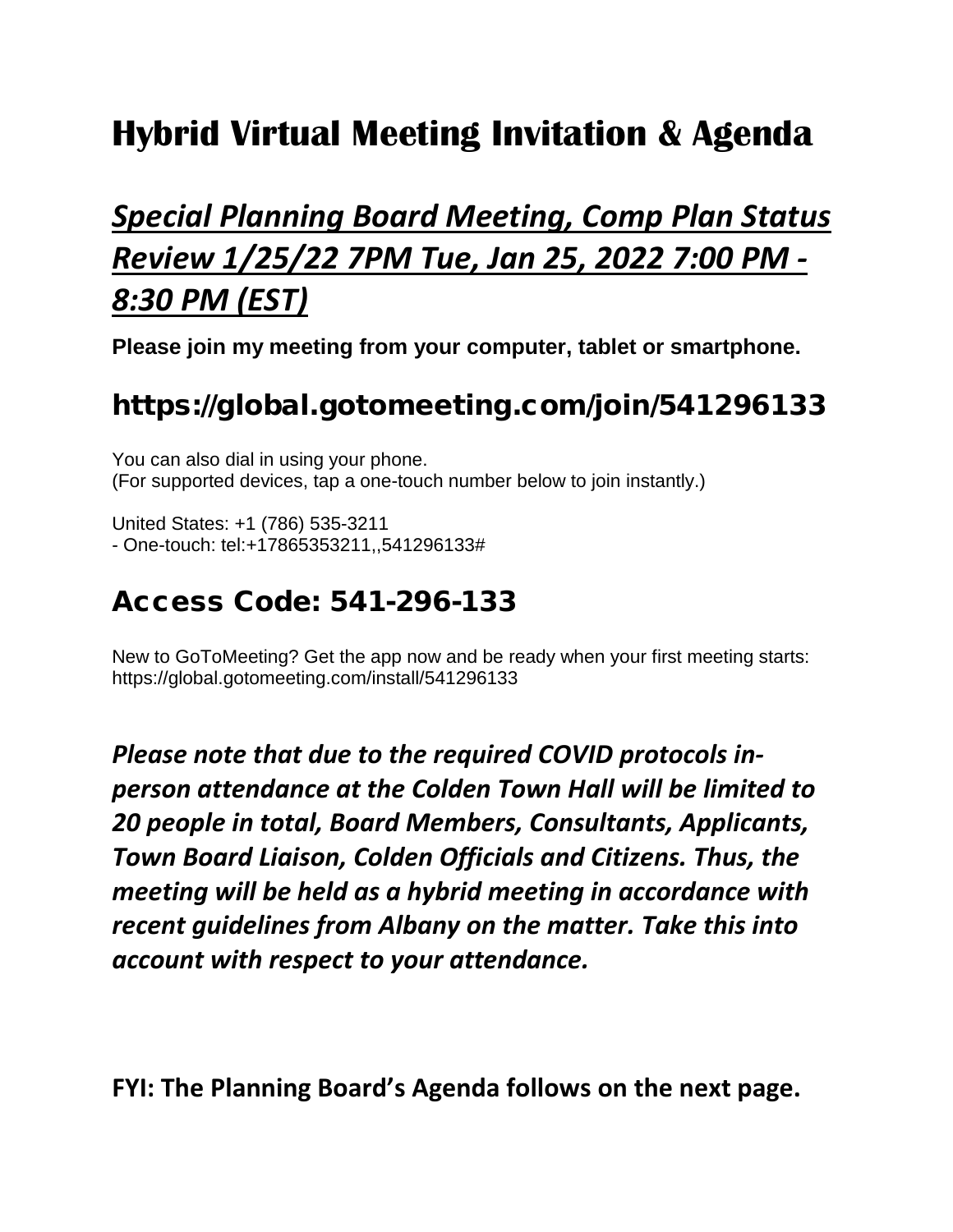## *Planning Board 1/25/22 7PM Special Meeting Agenda:*

- **1. Call to Order**
- **2. Roll Call**
- **3. Chairman Introductory Comments**
- **4. NO Approval of prior Planning Board Minutes.**

**5. Colden Comprehensive Plan Update by Consultants (CPL) with their detailed CPL agenda on the next page.**

- **6. NO update on other old or new business.**
- **7. NO other business (as may come before the Board).**
- **8. Adjournment**